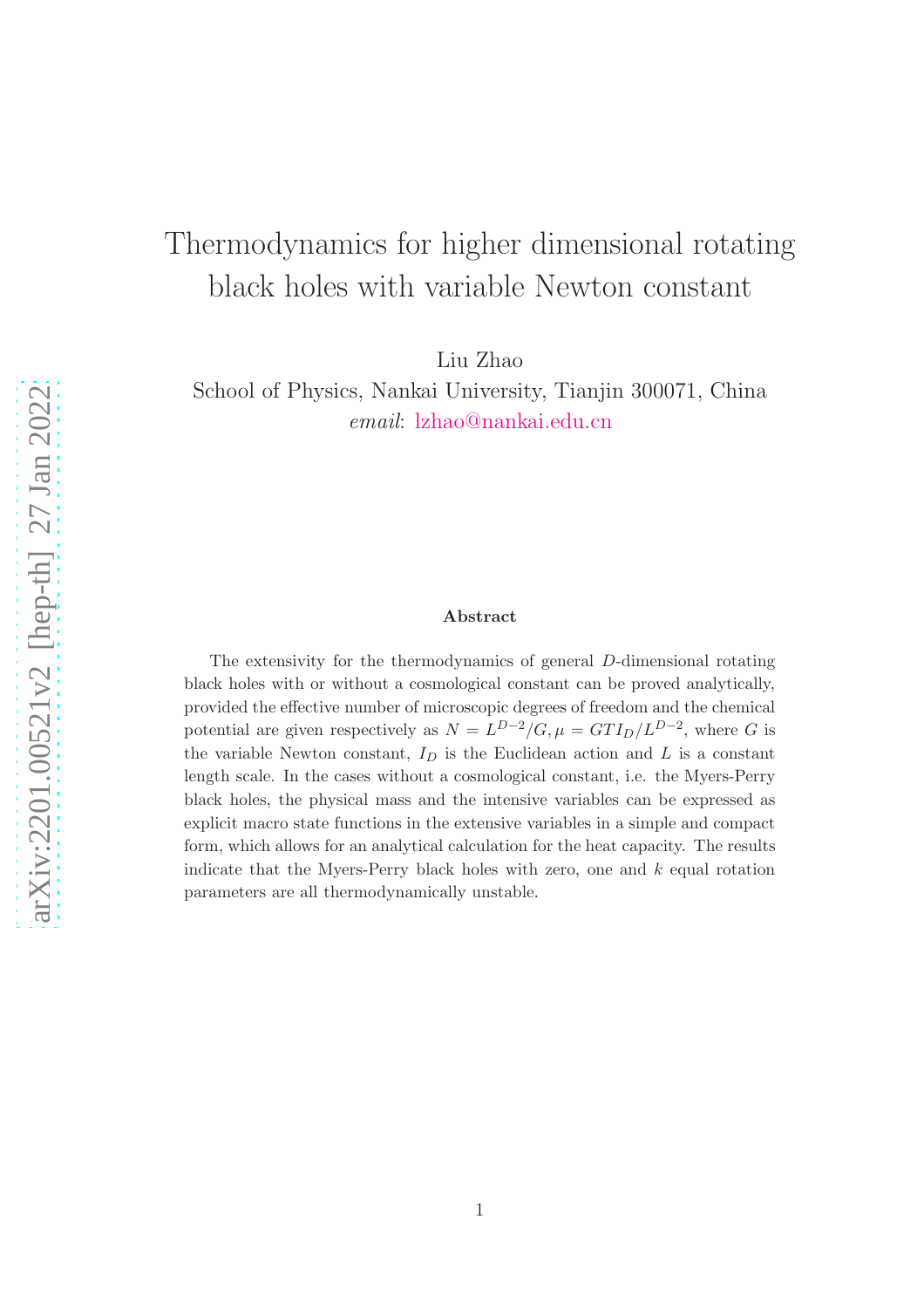# 1 Introduction

This work is a continuation of the recent works [\[1–](#page-13-0)[3\]](#page-13-1) on black hole thermodynamics to the cases of general rotating black holes in D-dimensional Einstein gravity. The formalism introduced in  $[1-3]$  $[1-3]$  involves a variable Newton constant G, which enters the expression

<span id="page-1-0"></span>
$$
N = \frac{L^{D-2}}{G} \tag{1}
$$

for the new thermodynamic variable  $N$ . For asymptotically AdS black holes,  $N$  is proportional to the central charge of the dual CFT, while for non-AdS black holes, N may be simply understood as the effective number of microscopic degrees of freedom for the black holes. The thermodynamic conjugate of  $N$  is given by the chemical potential

<span id="page-1-1"></span>
$$
\mu = \frac{GTI_D}{L^{D-2}},\tag{2}
$$

where  $I_D$  is the Euclidean action and L is a constant length scale (which may be identified as the largest radius of the event horizon during a thermodynamic process of interest). This formalism coincides neither with the traditional formalism  $[4–7]$  $[4–7]$  nor with the so-called extended phase space formalism  $[8-14]$  $[8-14]$ , but is closely related with Visser's holographic thermodynamics [\[15\]](#page-14-1). The idea to introduce a chemical potential in black hole thermodynamics has already appeared in  $[16–20]$  $[16–20]$ , while a variable Newton constant in black hole thermodynamics has also appeared in [\[21\]](#page-14-4). However, the major points of concern are completely different. The motivation of the works  $[1-3]$  $[1-3]$  is mainly to introduce a formalism in which the first law and the Euler relation hold simultaneously, which makes the thermodynamics extensive, and the thermodynamic potential and the intensive variables behave as appropriate homogeneous functions in the extensive variables. In this spirit, the ideas of the works [\[22,](#page-14-5)[23\]](#page-14-6) are quite close to ours, but with a different set of extensive variables. The chemical potential introduced in [\[22,](#page-14-5) [23\]](#page-14-6) is conjugate to the so-called topological charge, while the chemical potential introduced in [\[1,](#page-13-0) [2\]](#page-13-5) is conjugate to the central charge of the dual CFT for AdS black holes, and the formalism is extended to non-AdS cases without a holographic dual in [\[3\]](#page-13-1). The wider applicability of the variable Newton constant formalism may be a signature for its universality, and one of the purposes of the present work is to illustrate the power and strength of this formalism in the cases of general rotating black hole solutions in higher dimensional Einstein gravity, regardless of the value and sign of the cosmological constant.

The black hole solutions to be analyzed in this paper was first obtained in [\[24\]](#page-14-7). The solutions have  $k \equiv [(D-1)/2]$  independent rotation parameters  $a_i$  in k orthogonal 2planes. For vanishing cosmological constant, the solutions degenerate into Myers-Perry black holes [\[25\]](#page-14-8). By use of the explicit expression for the chemical potential, it will be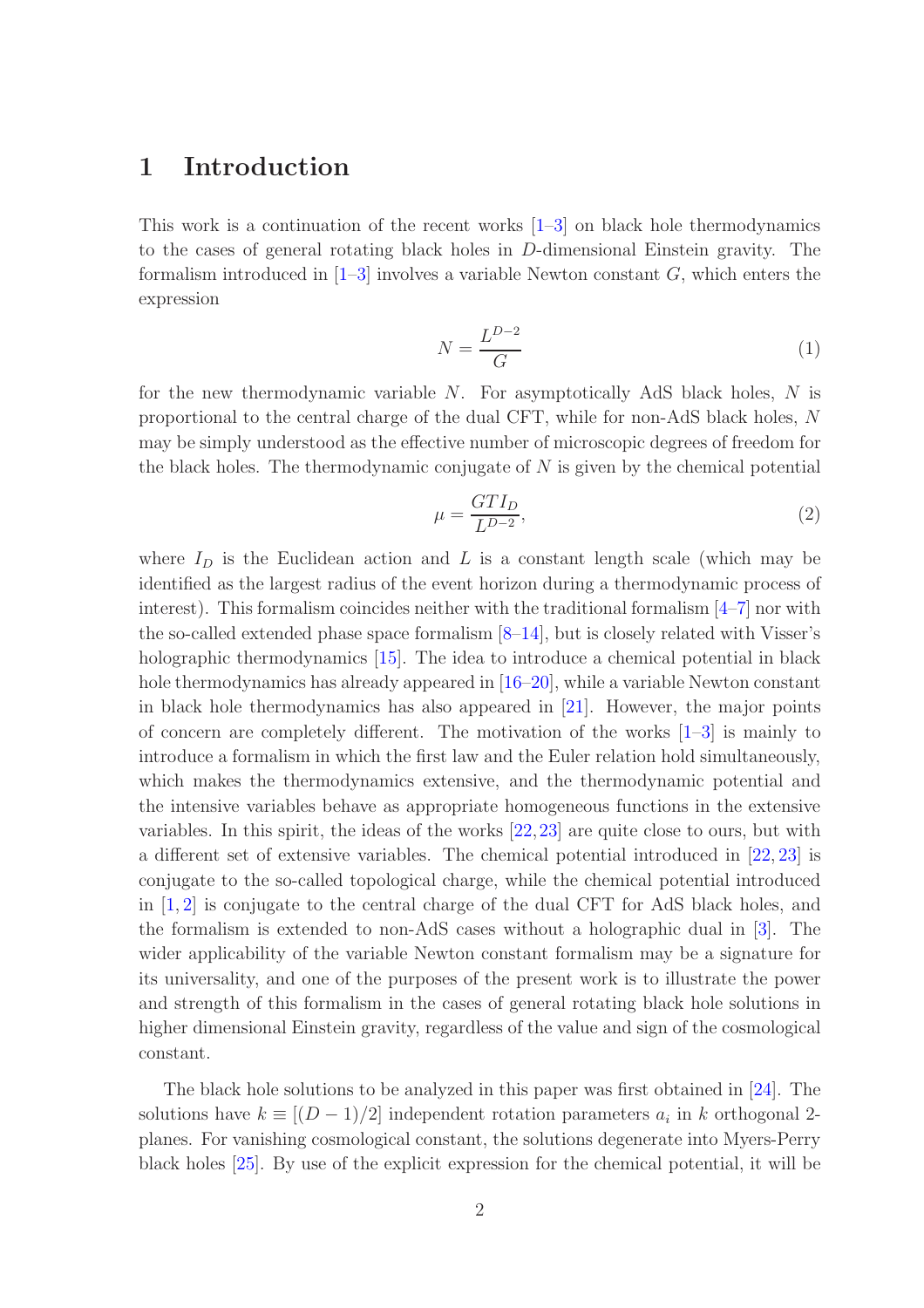shown that the Hawking-Page (HP) transition [\[26\]](#page-14-9) appears only in the asymptotically AdS cases and only if the radius of the event horizon approaches the AdS radius. Moreover, by introducing the  $N, \mu$  variables, the physical mass as well as all the intensive variables can in principle be expressed as macro state functions in the extensive variables with appropriate homogeneity behaviors. These macro state functions are made explicit in the cases with vanishing cosmological constant, i.e. the Myers-Perry cases. I will also calculate the heat capacities analytically and discuss the thermodynamic instabilities for the Myers-Perry black holes.

# 2 General rotating black holes in higher dimensions

The general D-dimensional rotating black hole solutions with cosmological constant were first obtained in [\[24\]](#page-14-7). In Boyer-Linquist coordinates, the metrics are given by

$$
ds^{2} = -W \left(1 - \lambda r^{2}\right) d\tau^{2} + \frac{2Gm}{U} \left(W d\tau - \sum_{i=1}^{k} \frac{a_{i} \mu_{i}^{2} d\varphi_{i}}{\Xi_{i}}\right)^{2} + \sum_{i=1}^{k} \frac{r^{2} + a_{i}^{2}}{\Xi_{i}} \mu_{i}^{2} d\varphi_{i}^{2} + \frac{U d r^{2}}{V - 2Gm} + \sum_{i=1}^{k+\epsilon} \frac{r^{2} + a_{i}^{2}}{\Xi_{i}} d\mu_{i}^{2} + \frac{\lambda}{W (1 - \lambda r^{2})} \left(\sum_{i=1}^{k+\epsilon} \frac{r^{2} + a_{i}^{2}}{\Xi_{i}} \mu_{i} d\mu_{i}\right)^{2}, \qquad (3)
$$

where  $k \equiv [(D-1)/2]$ ,  $\epsilon \equiv (D-1) \mod 2$ ,

$$
\sum_{i=1}^{k+\epsilon} \mu_i^2 = 1 \,,
$$

and

$$
W \equiv \sum_{i=1}^{k+\epsilon} \frac{\mu_i^2}{\Xi_i}, \qquad U \equiv r^{\epsilon} \sum_{i=1}^{k+\epsilon} \frac{\mu_i^2}{r^2 + a_i^2} \prod_{j=1}^k (r^2 + a_j^2), \tag{4}
$$

$$
V \equiv r^{\epsilon - 2} (1 - \lambda r^2) \prod_{i=1}^{k} (r^2 + a_i^2), \qquad \Xi_i \equiv 1 + \lambda a_i^2. \tag{5}
$$

The integer  $\epsilon$  is known as the evenness number which is 1 for even D and 0 for odd D. The metrics satisfy  $R_{\mu\nu} = (D-1)\lambda g_{\mu\nu}$ . The choices  $\lambda > 0$ ,  $\lambda = 0$ ,  $\lambda < 0$  correspond to asymptotically de Sitter, flat (i.e. Myers-Perry) and anti-de Sitter cases, respectively. Moreover, for  $\lambda \neq 0$ , one has  $|\lambda| = \ell^{-2}$ , where  $\ell$  is the (A)dS radius. The original solutions were presented in unit  $G = 1$ , however, since I will be discussing a formalism with variable  $G$ , the explicit  $G$ -dependence is brought back carefully.

The outer horizon is located at  $r = r_+$ , where  $r_+$  is the largest root of  $V(r) - 2Gm =$ 0. Therefore, one has

<span id="page-2-0"></span>
$$
m = \frac{V(r_+)}{2G} = \frac{1}{2G} r_+^{\epsilon - 2} (1 - \lambda r_+^2) \prod_{i=1}^k (r_+^2 + a_i^2).
$$
 (6)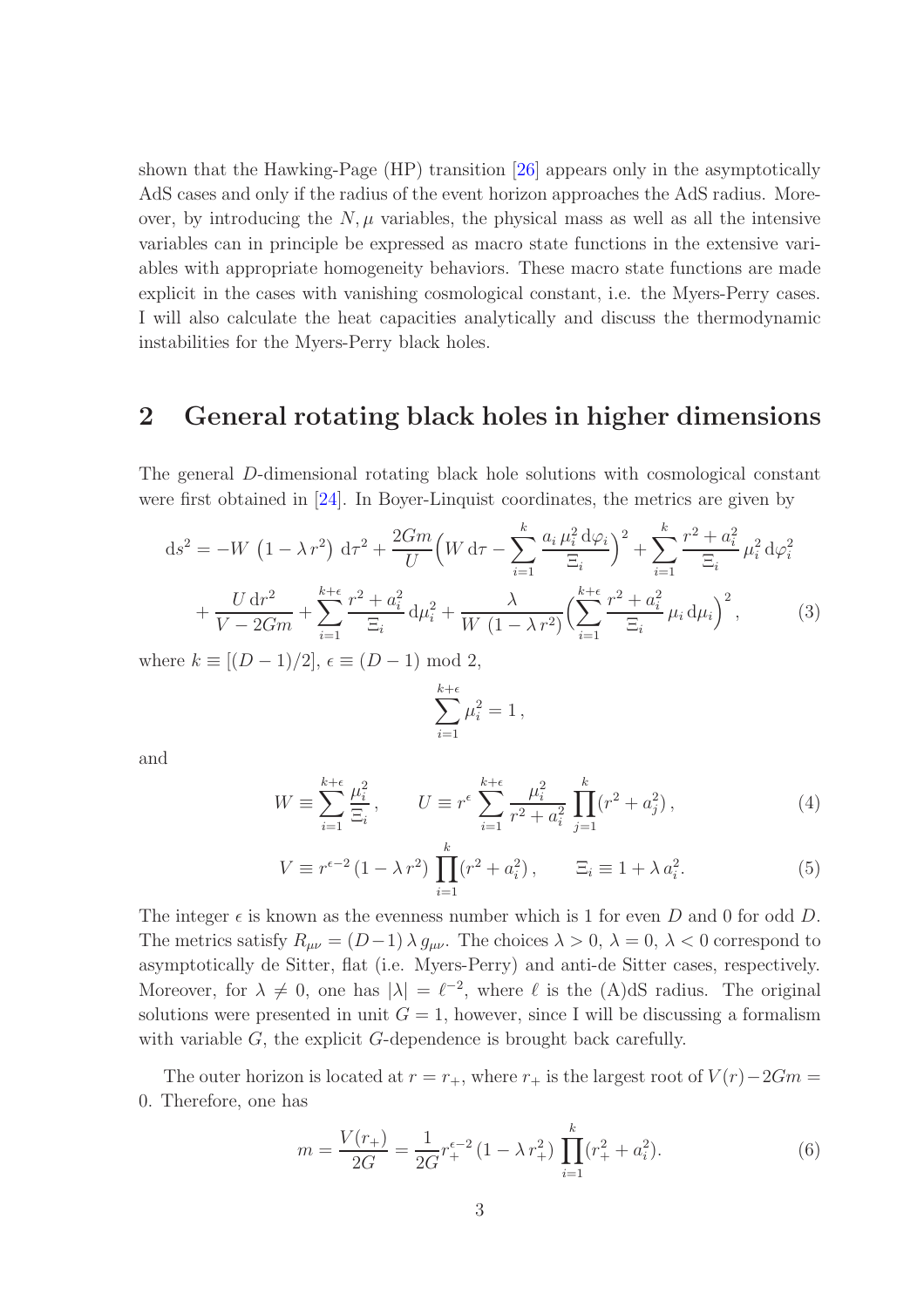The surface gravity  $\kappa$  and the area A of the event horizon are given by [\[24\]](#page-14-7)

$$
\kappa = r_{+} (1 - \lambda r_{+}^{2}) \sum_{i} \frac{1}{r_{+}^{2} + a_{i}^{2}} - \frac{2 - \epsilon + \epsilon \lambda r_{+}^{2}}{2r_{+}},
$$
  

$$
A = A_{D-2} r_{+}^{\epsilon - 1} \prod_{i} \frac{r_{+}^{2} + a_{i}^{2}}{\Xi_{i}},
$$

where  $\mathcal{A}_{D-2}$  is the volume of the unit  $(D-2)$ -sphere:

<span id="page-3-4"></span>
$$
A_{D-2} = \frac{2\pi^{(D-1)/2}}{\Gamma[(D-1)/2]}.
$$

The Hawking temperature and the entropy are then given by

$$
T = \frac{\kappa}{2\pi} = \frac{1}{2\pi} \left[ r_+(1 - \lambda r_+^2) \sum_i \frac{1}{r_+^2 + a_i^2} - \frac{2 - \epsilon + \epsilon \lambda r_+^2}{2r_+} \right],\tag{7}
$$

$$
S = \frac{A}{4G} = \frac{\mathcal{A}_{D-2}}{4G} r_+^{\epsilon - 1} \prod_i \frac{r_+^2 + a_i^2}{\Xi_i}.
$$
 (8)

The angular velocities, measured relative to a frame that is non-rotating at infinity, are given by

<span id="page-3-5"></span><span id="page-3-1"></span>
$$
\Omega_i = \frac{(1 - \lambda r_+^2) a_i}{r_+^2 + a_i^2},\tag{9}
$$

and the angular momenta are given by

<span id="page-3-3"></span><span id="page-3-2"></span>
$$
J_i = \frac{m a_i A_{D-2}}{4\pi \Xi_i \left(\prod_j \Xi_j\right)}.
$$
\n(10)

The physical mass  $E$  of the black holes are related to the mass parameter  $m$  via

$$
E = \frac{m A_{D-2}}{4\pi \left(\prod_j \Xi_j\right)} \left(\sum_{i=1}^k \frac{1}{\Xi_i} - \frac{1-\epsilon}{2}\right),\tag{11}
$$

Finally, the first law of thermodynamics at fixed G reads

<span id="page-3-0"></span>
$$
\tilde{\mathbf{d}}E = T \, \tilde{\mathbf{d}}S + \sum_{i} \Omega_i \, \tilde{\mathbf{d}}J_i \,, \tag{12}
$$

where d denotes the total differential taken when  $G$  is considered to be a constant.

Before closing this section, let me remind that, in [\[27\]](#page-14-10), the black hole parameters such as the surface gravity  $\kappa$ , the area A of the event horizon, the physical mass E and the Euclidean action  $I_D$  to be used in the next section were presented separately for odd and even D. Here I found it more convenient to rewrite these quantities for generic D in unified form by use of the evenness number  $\epsilon$ . Inserting the corresponding values for  $\epsilon$  will recover the original values of these quantities given in [\[27\]](#page-14-10).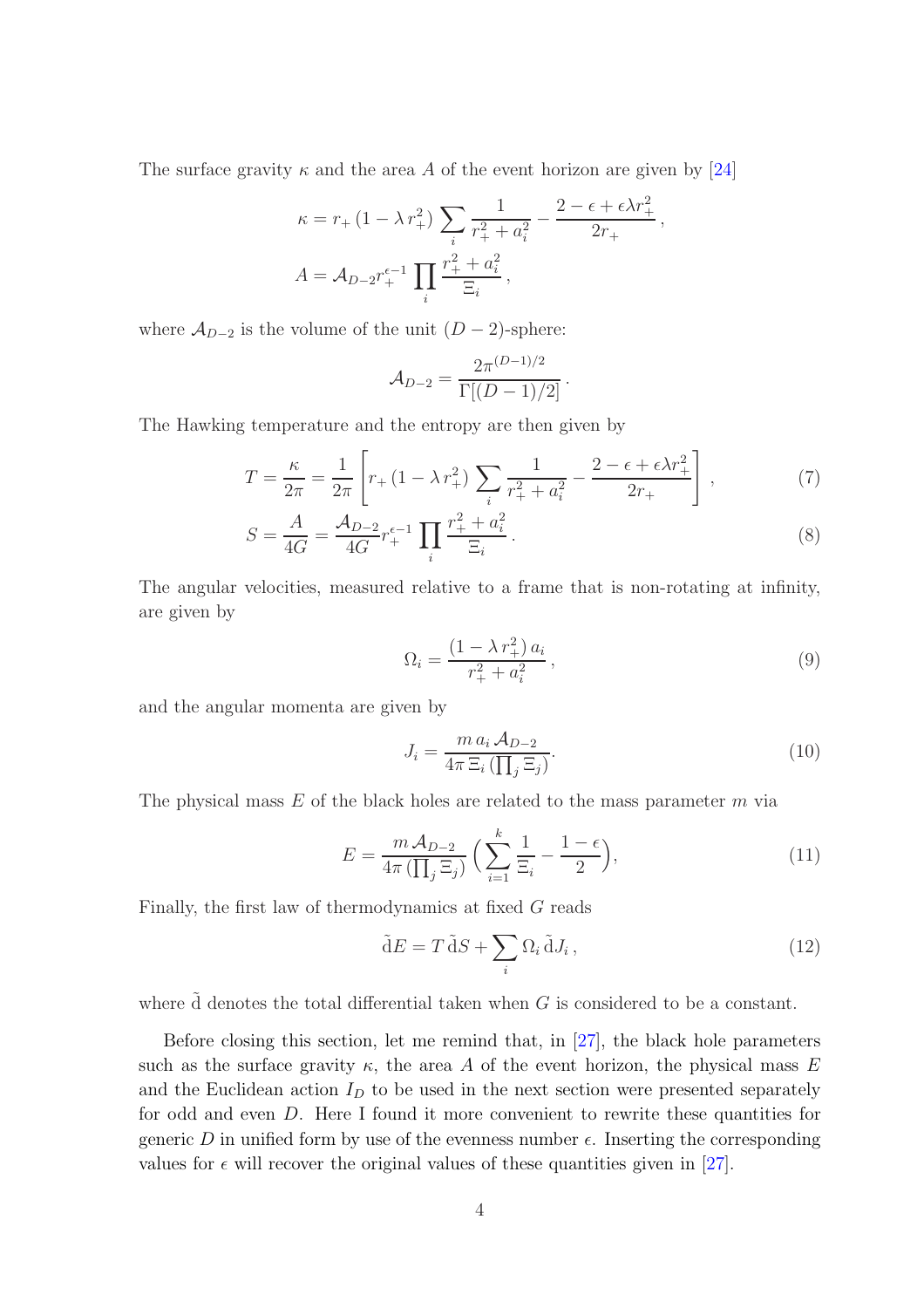# 3 Thermodynamics with variable Newton constant

The Euclidean actions for the black holes described in the preceding section are calculated explicitly in [\[27\]](#page-14-10). After properly restoring the Newton constant, the results read

$$
I_D = \frac{\mathcal{A}_{D-2}}{8\pi T(\prod_j \Xi_j)} \left( m + \frac{\lambda r_+^{\epsilon}}{G} \prod_{i=1}^k (r_+^2 + a_i^2) \right). \tag{13}
$$

It was checked  $[27]$  that  $I_D$  obeys the identity

<span id="page-4-3"></span><span id="page-4-0"></span>
$$
E - TS - \sum_{i} \Omega_i J_i = TI_D. \tag{14}
$$

Eqs.[\(1\)](#page-1-0) and [\(2\)](#page-1-1) implies  $\mu N = TI_D$ , thus eq.[\(14\)](#page-4-0) is recognized to be the Euler relation

<span id="page-4-2"></span>
$$
E = T S + \sum_{i} \Omega_i J_i + \mu N. \tag{15}
$$

Now if  $G$  is considered as a variable, one has a different total differential, e.g.

$$
dm = \tilde{d}m - \frac{mdG}{G}, \qquad dS = \tilde{d}S - \frac{SdG}{G}.
$$

Moreover, for any function of the form

$$
f(m, a_i, r_+) = g(a_i, r_+) m,
$$
\n(16)

one has

$$
df = m dg + g dm = m \tilde{d}g + g \left(\tilde{d}m - \frac{mdG}{G}\right) = \tilde{d}f - f\frac{dG}{G}.
$$
 (17)

Meanwhile, from eq. $(1)$  it follows that

<span id="page-4-1"></span>
$$
\frac{\mathrm{d}G}{G} = -\frac{\mathrm{d}N}{N}.
$$

Thus eq.  $(17)$  can also be written as

$$
\tilde{\mathrm{d}}f = \mathrm{d}f - f\frac{\mathrm{d}N}{N}.
$$

It is important to note that the quantities  $E$  and  $J_i$  are all proportional to  $m$ . For this reason,

 $\ddotsc$ 

$$
dE = \tilde{d}E + E\frac{dN}{N}
$$
  
=  $T\left(dS - S\frac{dN}{N}\right) + \sum_{i} \Omega_{i} \left(dJ_{i} - J_{i}\frac{dN}{N}\right) + E\frac{dN}{N}$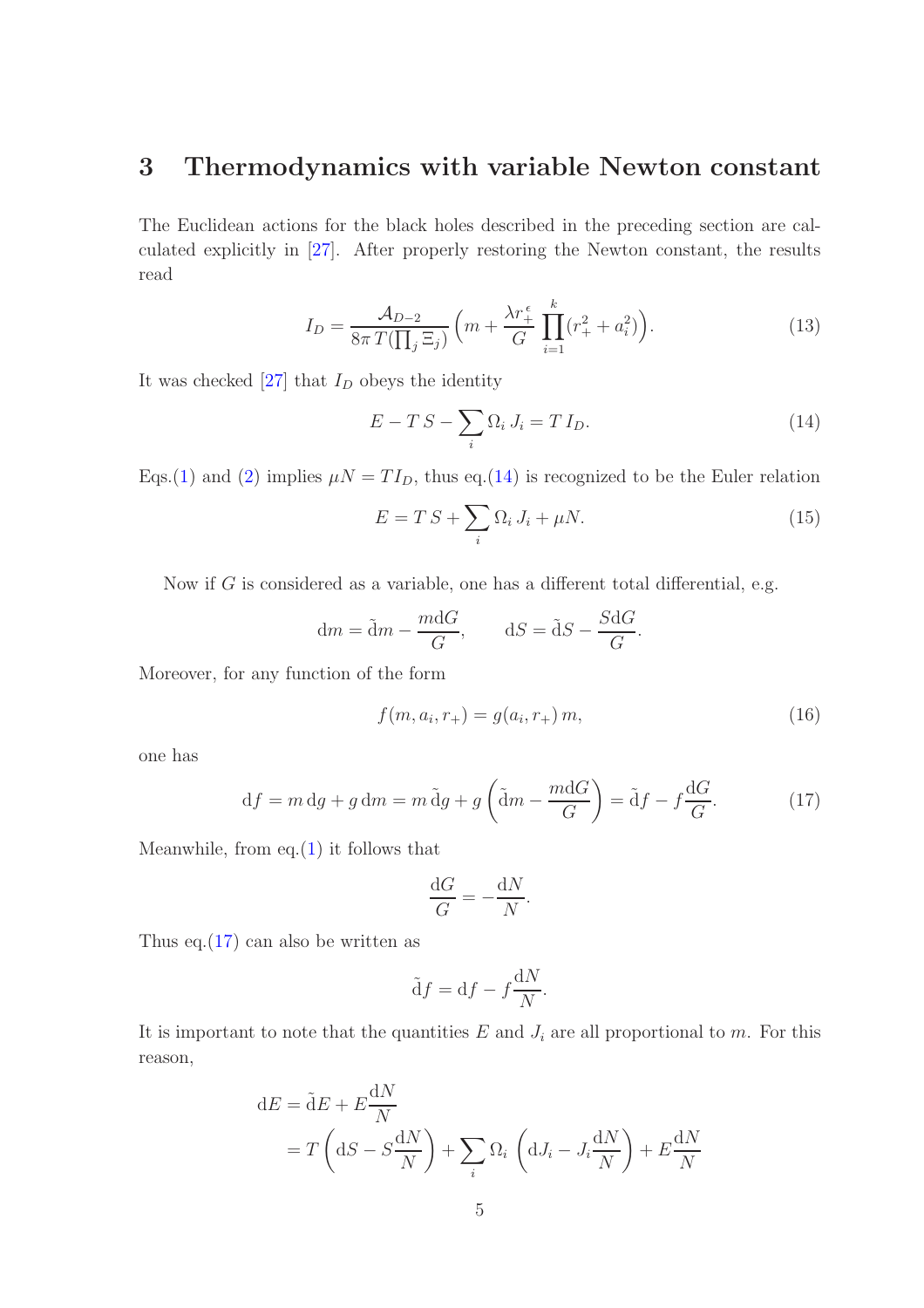<span id="page-5-0"></span>
$$
= T dS + \sum_{i} \Omega_{i} dJ_{i} + \left( E - TS - \sum_{i} \Omega_{i} J_{i} \right) \frac{dN}{N}
$$

$$
= T dS + \sum_{i} \Omega_{i} dJ_{i} + \mu dN,
$$
(18)

where the Euler relation [\(15\)](#page-4-2) has been used. The analysis does not rely on the choice of  $\lambda$  and the concrete value of D, provided eqs. [\(12\)](#page-3-0) and [\(14\)](#page-4-0) are valid, and  $\lambda$  and L are both kept as constants. Eqs.[\(15\)](#page-4-2) and [\(18\)](#page-5-0) lay down the fundamental relations in our formalism of black hole thermodynamics.

Please note that the inclusion of the  $(\mu, N)$  variables implies that the first law [\(18\)](#page-5-0) corresponds to an open thermodynamic system, the corresponding ensemble is grand canonical. One can of course consider the case with  $N$  fixed, then the first law  $(18)$ falls back to [\(12\)](#page-3-0), which corresponds to a closed thermodynamic system, or a canonical ensemble. It should be stressed that even in the latter case, the variables  $(\mu, N)$  are still meaningful and the Euler relation [\(15\)](#page-4-2) still holds. Therefore, our formalism is still different from the traditional formalism which is governed only by the first law [\(12\)](#page-3-0) and the generalized Smarr relation, however in the lack of Euler relation.

# 4 Hawking-Page transitions with negative  $\lambda$

Before dwelling into the detailed analysis for the thermodynamic behaviors, let me first make a brief discussion about the possible HP transitions in either the canonical or grand canonical ensembles, i.e. regardless of whether  $G$  is variable or not.

The HP transition [\[26\]](#page-14-9) is a particular kind of transition between AdS black hole state and a thermal gas state which is characterized by a vanishing Gibbs free energy, or equivalently a vanishing chemical potential.

Using the definition  $(2)$  and eq. $(13)$ , one has

$$
\mu = \frac{\mathcal{A}_{D-2}}{8\pi N(\prod_j \Xi_j)} \left( m + \frac{\lambda r_+^{\epsilon}}{G} \prod_i (r_+^2 + a_i^2) \right). \tag{19}
$$

It is evident that  $\mu$  can become zero only when  $\lambda < 0$ . The zero appears when

<span id="page-5-3"></span>
$$
m + \frac{\lambda r_+^{\epsilon}}{G} \prod_i (r_+^2 + a_i^2) = 0.
$$
 (20)

Substituting eq. $(6)$  into eq. $(20)$ , one obtains

<span id="page-5-2"></span><span id="page-5-1"></span>
$$
\frac{1}{2r_+^2}(1 - \lambda r_+^2) + \lambda = 0.
$$
 (21)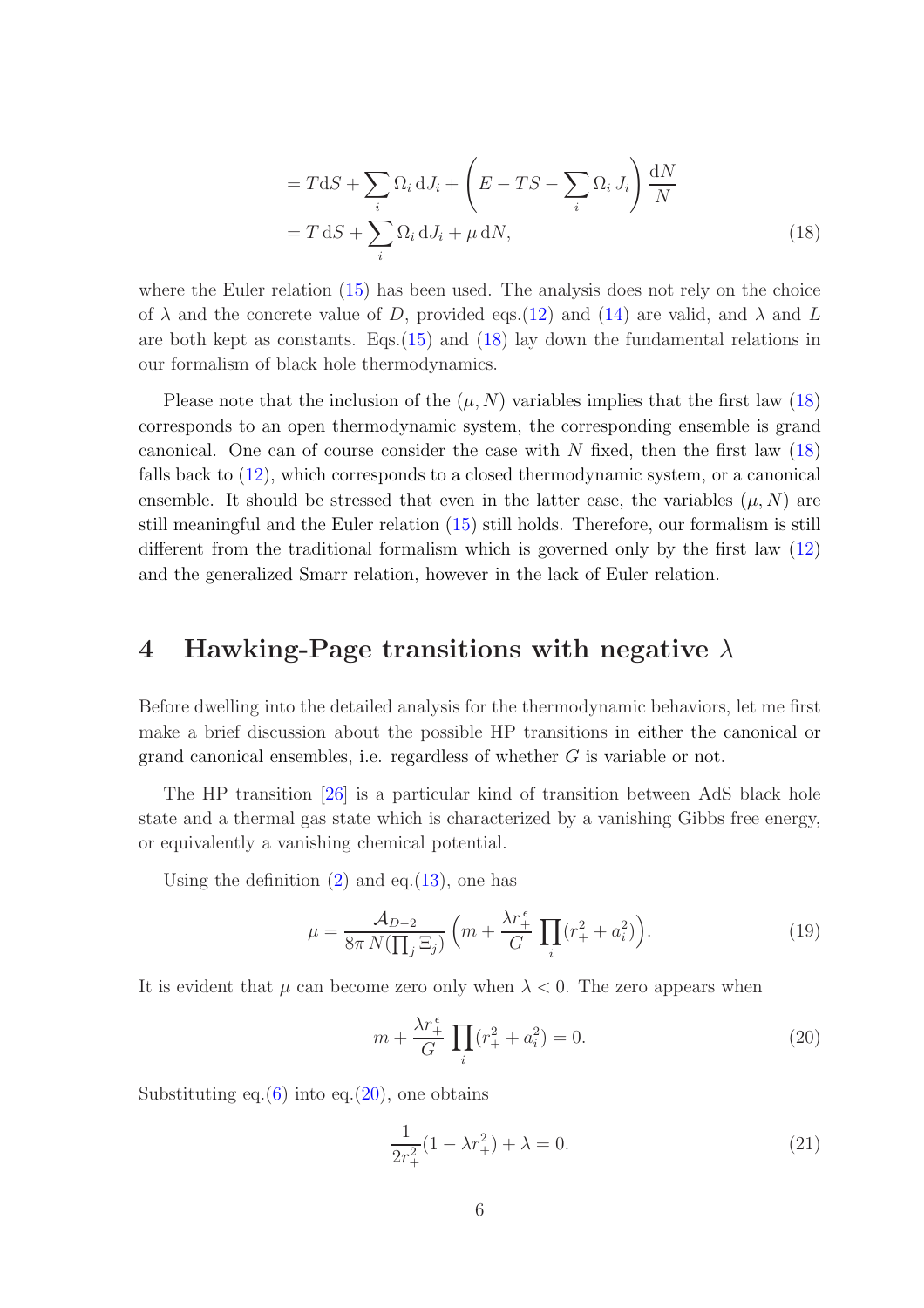Writing  $\lambda = -\ell^{-2}$ , the solution to eq.[\(21\)](#page-5-2) is found to be

$$
(r_{+})_{\text{HP}} = \ell.
$$

Therefore the HP transition occurs precisely when the radius of the event horizon reaches the AdS radius.

The temperature at which HP transition occurs is known as the HP temperature. In the present case, the HP temperature can be expressed analytically using the parameters  $\ell$  and  $a_i$ . The result reads

$$
T_{\rm HP} = \frac{\ell}{\pi} \sum_{i} \frac{1}{\ell^2 + a_i^2} - \frac{1 - \epsilon}{\ell}.
$$

### 5 Physical mass as a macro state function

The first law [\(18\)](#page-5-0) and the Euler relation [\(15\)](#page-4-2) imply that the variables  $S, J_i, N$  are extensive and their conjugates,  $T, \Omega_i, \mu$  are intensive. This formalism conforms with the standard extensive thermodynamics, therefore one naturally expects that the usual practice for analyzing thermodynamic properties of macroscopic systems should also be applicable here. In particular, the physical mass and the intensive variables should all be expressible as homogeneous macro state functions in the extensive variables  $S, J_i$ and N.

### 5.1 Generic  $\lambda$

In the cases with generic  $\lambda$ , one can get from eqs.[\(6\)](#page-2-0) and [\(8\)](#page-3-1) that

<span id="page-6-0"></span>
$$
\prod_{i} \Xi_i = \frac{m\mathcal{A}_{D-2}r_+}{2S(1-\lambda r_+^2)}.
$$
\n(22)

Inserting eq. $(22)$  into  $(10)$ , one has

<span id="page-6-1"></span>
$$
J_i = \frac{a_i S (1 - \lambda r_+^2)}{2\pi r_+ (1 + \lambda a_i^2)}.
$$
\n(23)

Eq.[\(23\)](#page-6-1) can be viewed as an algebraic equation for  $a_i$ , whose solution gives  $a_i$  as functions in  $S, J_i, r_+,$ 

$$
a_i = a_i(S, J_i, r_+).
$$

By inserting the functions  $a_i(S, J_i, r_+)$  into eq.[\(8\)](#page-3-1), a very complicated equation for  $r_+$ will arise, the solution of which gives a function

<span id="page-6-2"></span>
$$
r_{+} = r_{+}(S, \mathcal{J}), \tag{24}
$$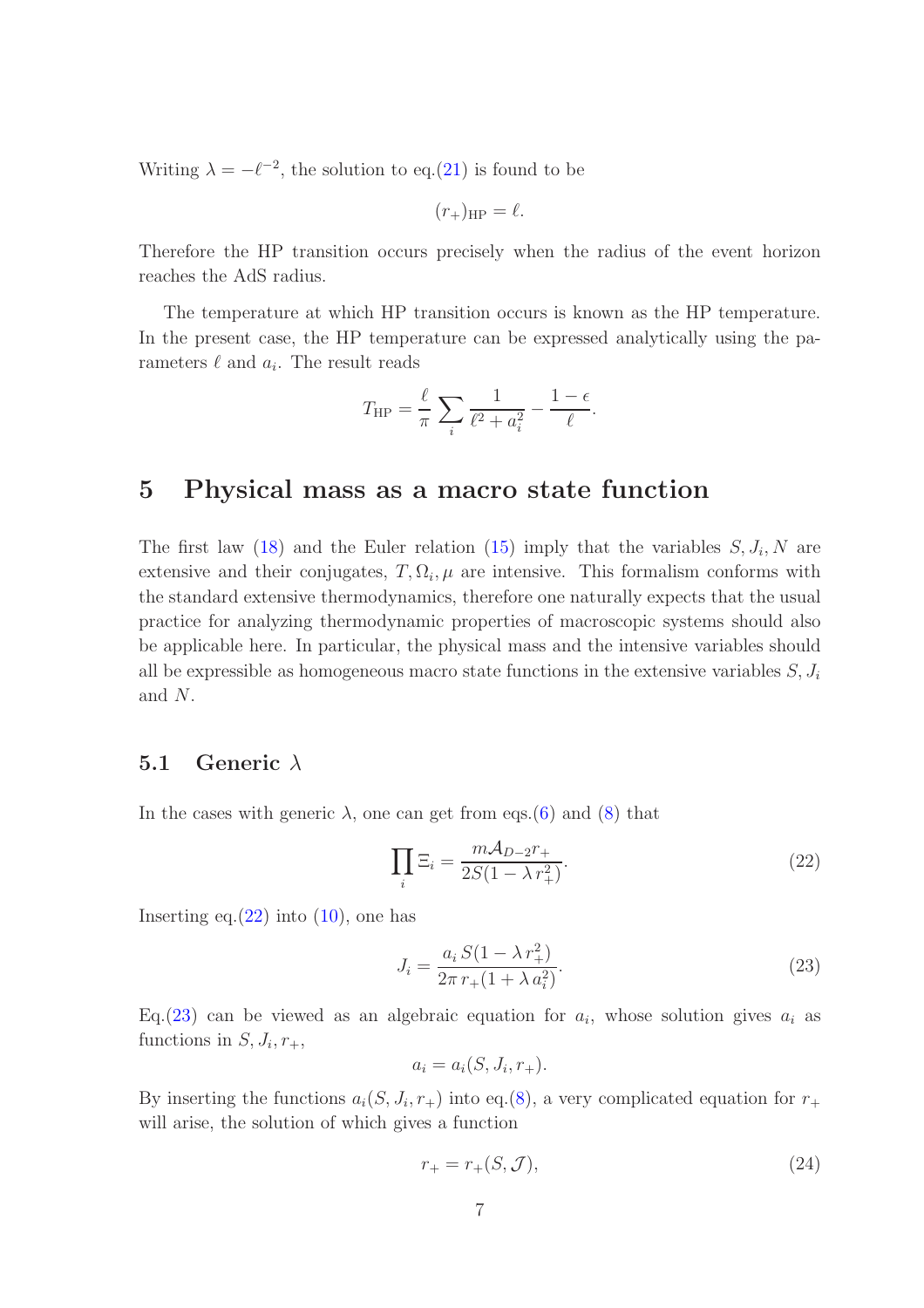where  $\mathcal J$  denotes the sequence of all  $J_i$ . This in turn implies that  $a_i$  are actually functions in S and J, because  $r_+$  is no longer an independent variable,

<span id="page-7-0"></span>
$$
a_i = a_i(S, J_i, r_+(S, \mathcal{J})).
$$
\n(25)

By scaling arguments it can be seen that the functions  $r_{+}(S, \mathcal{J})$  and  $a_{i}(S, J_{i}, r_{+}(S, \mathcal{J}))$ are all zeroth order homogeneous functions in  $S, \mathcal{J}$ . Finally, inserting eqs.[\(1\)](#page-1-0), [\(24\)](#page-6-2) and  $(25)$  into  $(11),(7)$  $(11),(7)$ ,  $(9)$  and  $(19)$ , the macro state parameters  $E, T, \Omega_i, \mu$  can all be expressed as functions in  $S, \mathcal{J}$  and N.

Although the corresponding functions are very complicated and do not worth to be presented here explicitly, some key features can be recognized without much difficult. In particular,  $E(S, \mathcal{J}, N)$  is a homogeneous function of the first order, and  $T(S, \mathcal{J}, N)$ ,  $\Omega_i(S, \mathcal{J}, N)$ ,  $\mu(S, \mathcal{J}, N)$  are homogeneous functions of the zeroth order. These homogeneity behaviors are desired for the thermodynamic potential and intensive variables in any extensive thermodynamic systems.

### 5.2  $\lambda = 0$ : Myers-Perry cases

The overwhelming complicated form for the macro state functions  $E(S, \mathcal{J}, N)$  and  $T(S, \mathcal{J}, N), \Omega_i(S, \mathcal{J}, N), \mu(S, \mathcal{J}, N)$  can be avoided if one considers only the cases with  $\lambda = 0$ , i.e. the Myers-Perry cases. In such cases, one has

<span id="page-7-2"></span><span id="page-7-1"></span>
$$
\Xi_i = 1,\tag{26}
$$

hence eqs. $(22)$  and  $(23)$  become

$$
\frac{m A_{D-2}}{2} = \frac{S}{r_+},\tag{27}
$$

<span id="page-7-3"></span>
$$
\frac{a_i}{r_+} = \frac{2\pi J_i}{S}.\tag{28}
$$

Substituting eqs. $(26)$  and  $(28)$  into eq. $(8)$ , one gets

$$
S = \frac{N\mathcal{A}_{D-2}}{4L^{D-2}} r_{+}^{D-2} \prod_{i} \left[ 1 + \left( \frac{2\pi J_i}{S} \right)^2 \right].
$$
 (29)

This is an algebraic equation for  $r_{+}$ , whose solution reads

$$
r_{+} = L \left( \frac{4S}{\mathcal{A}_{D-2} N \prod_{i} \left[ 1 + \left( \frac{2\pi J_i}{S} \right)^2 \right]} \right)^{1/(D-2)}.
$$
 (30)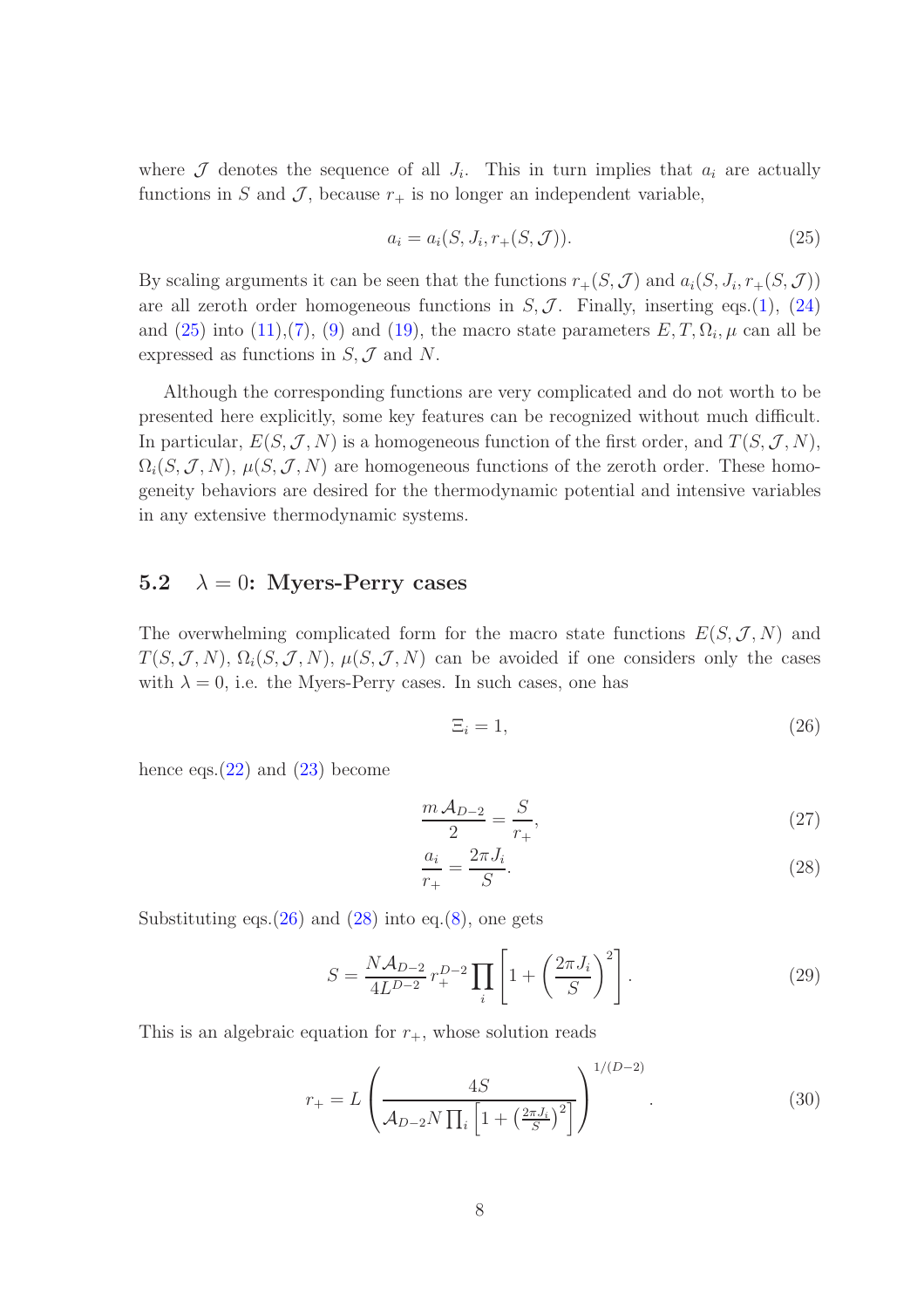Inserting the above result into eq.[\(28\)](#page-7-2) one gets an expression for  $a_i$  as a macro state function,

$$
a_i = 2\pi L \left(\frac{J_i}{S}\right) \left(\frac{4S}{\mathcal{A}_{D-2}N\prod_j \left[1 + \left(\frac{2\pi J_j}{S}\right)^2\right]}\right)^{1/(D-2)}.
$$
 (31)

Notice that if all  $J_i$  are equal to each other, so are  $a_i$ . Finally, substituting eqs.[\(26\)](#page-7-1) and [\(30\)](#page-7-3) into eq.[\(11\)](#page-3-3), one obtains an explicit and very compact expression for the physical mass E as a macro state function  $E(S, \mathcal{J}, N)$ ,

$$
E(S, \mathcal{J}, N) = (D - 2)KNA \prod_{i} B_i,
$$
\n(32)

wherein

<span id="page-8-1"></span><span id="page-8-0"></span>
$$
K = \frac{(\mathcal{A}_{D-2})^{1/(D-2)}}{4^{(D-1)/(D-2)}\pi L}
$$

is a constant factor, and

$$
A = \left(\frac{S}{N}\right)^{(D-3)/(D-2)}, \quad B_i = \left[1 + \left(\frac{2\pi J_i}{S}\right)^2\right]^{1/(D-2)}.
$$

It is evident from eq.  $(32)$  that the physical mass is proportional to N, with the coefficient of proportionality being a zeroth order homogeneous function in the extensive variables.

In principle, one can also get the macro state functions  $T(S, \mathcal{J}, N)$ ,  $\Omega(S, \mathcal{J}, N)$  and  $\mu(S, \mathcal{J}, N)$  explicitly by substituting eqs.[\(26\)](#page-7-1),[\(30\)](#page-7-3) and [\(31\)](#page-8-1) into appropriate equations presented in Section 2. However, the resulting expressions will be somewhat complicated and it needs some efforts to get them simplified. For the sake of simplicity, I will proceed in an alternative way, i.e. by use of the first law [\(18\)](#page-5-0) and treat the intensive variables as partial derivatives of E. The results will be presented in the next section.

# 6 Equations of states for Myers-Perry black holes

In this section I will present the explicit form for the macro state functions  $T(S, \mathcal{J}, N)$ ,  $\Omega(S, \mathcal{J}, N)$  and  $\mu(S, \mathcal{J}, N)$  as the equation of states (EOS) for Myers-Perry black holes.

To begin with, it is necessary to write down the partial derivatives of the intermediate functions  $A(S, N)$  and  $B<sub>i</sub>(S, J<sub>i</sub>)$ . These are given as follows,

$$
\frac{\partial A}{\partial S} = \left(\frac{D-3}{D-2}\right)\frac{A}{S}, \qquad \frac{\partial A}{\partial N} = -\left(\frac{D-3}{D-2}\right)\frac{A}{N},
$$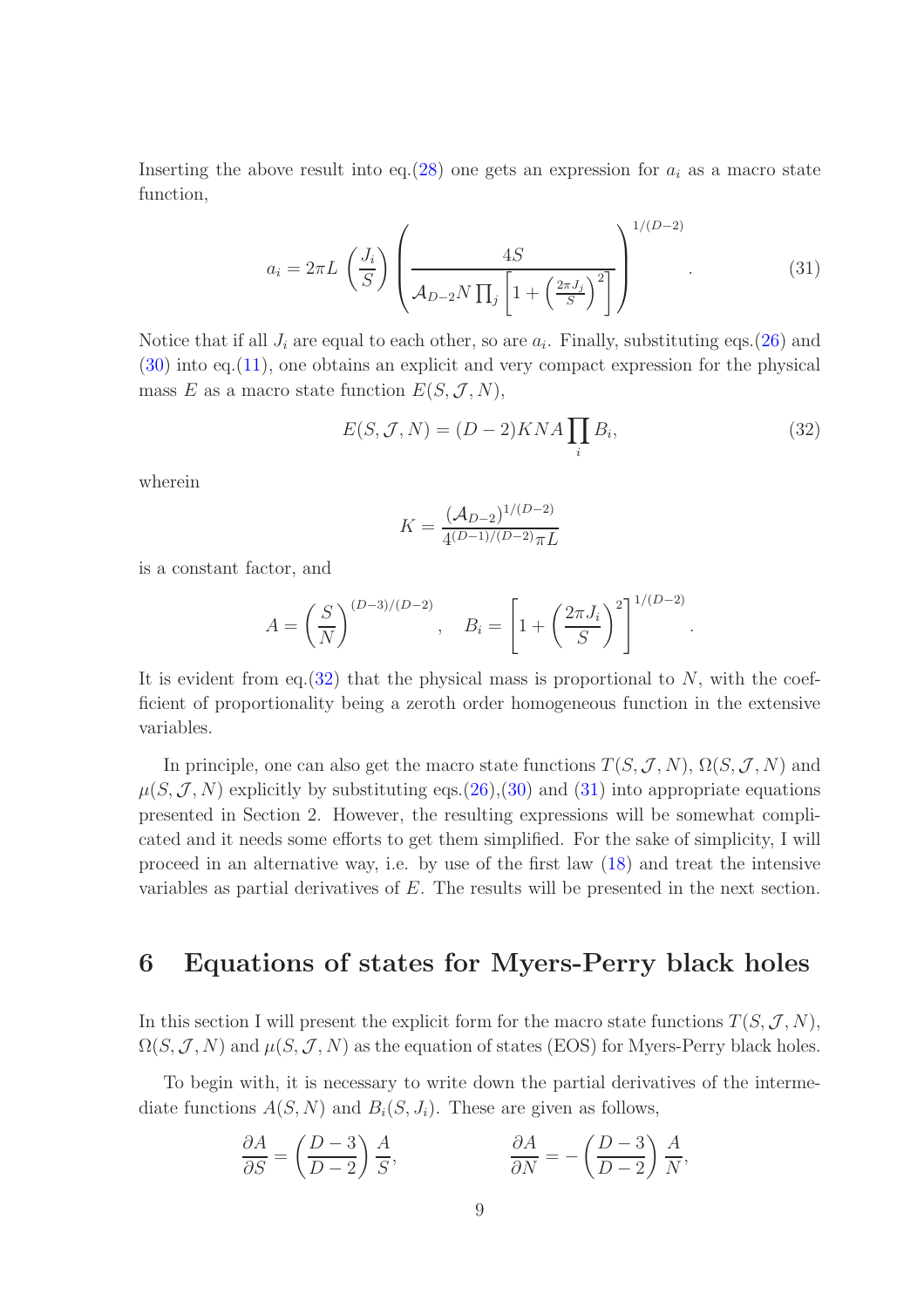$$
\frac{\partial B_i}{\partial S} = -\frac{2\pi J_i B_i}{(D-2)(S^2 + 2\pi J_i S)}, \quad \frac{\partial B_i}{\partial J_i} = \frac{2\pi B_i}{(D-2)(S + 2\pi J_i)}
$$

Using these relations one finds

$$
\frac{\partial}{\partial S} \left( A \prod_j B_j \right) = \frac{\chi(S, \mathcal{J})}{(D - 2)S} A \prod_j B_j,
$$
\n
$$
\frac{\partial}{\partial J_i} \left( A \prod_j B_j \right) = \frac{2\pi}{(D - 2)(S + 2\pi J_i)} A \prod_j B_j,
$$
\n
$$
\frac{\partial}{\partial N} \left( A \prod_j B_j \right) = \frac{1}{(D - 2)N} A \prod_j B_j,
$$

where

$$
\chi(S,\mathcal{J}) \equiv D - 3 - \sum_{i=1}^{k} \frac{2\pi J_i}{S + 2\pi J_i}.
$$
\n(33)

<span id="page-9-2"></span><span id="page-9-1"></span>.

Therefore,

$$
T(S, \mathcal{J}, N) = \left(\frac{\partial E}{\partial S}\right)_{\mathcal{J}, N} = K\left(\frac{N}{S}\right) \chi(S, \mathcal{J}) A \prod_{j} B_{j},\tag{34}
$$

$$
\Omega_i(S, \mathcal{J}, N) = \left(\frac{\partial E}{\partial J_i}\right)_{S, \mathcal{J} \setminus J_i, N} = K \left(\frac{2\pi N}{S + 2\pi J_i}\right) A \prod_j B_j,
$$
\n(35)

$$
\mu(S, \mathcal{J}, N) = \left(\frac{\partial E}{\partial N}\right)_{S, \mathcal{J}} = KA \prod_{j} B_j.
$$
\n(36)

Several remarks are in due here.

1) The explicit EOS allow for a straightforward re-verification for the Euler relation [\(15\)](#page-4-2). Moreover, one can also find some other mass formulae using the EOS, e.g.

<span id="page-9-0"></span>
$$
E = \frac{D-2}{D-3} \left( TS + \sum_{i} \Omega_i J_i \right),\tag{37}
$$

$$
E = (D - 2)\mu N. \tag{38}
$$

Eq.[\(37\)](#page-9-0) is already known as the Smarr relation.

2) The chemical potential  $\mu(S, \mathcal{J}, N)$  is strictly positive, which indicates that there is no HP transition in the asymptotically flat cases, and that the microscopic degrees of freedom are repulsive. This latter feature may be a signature for thermodynamic instability. More confirmative evidence for the thermodynamic instabilities will be given in the next section by analysis of the heat capacity.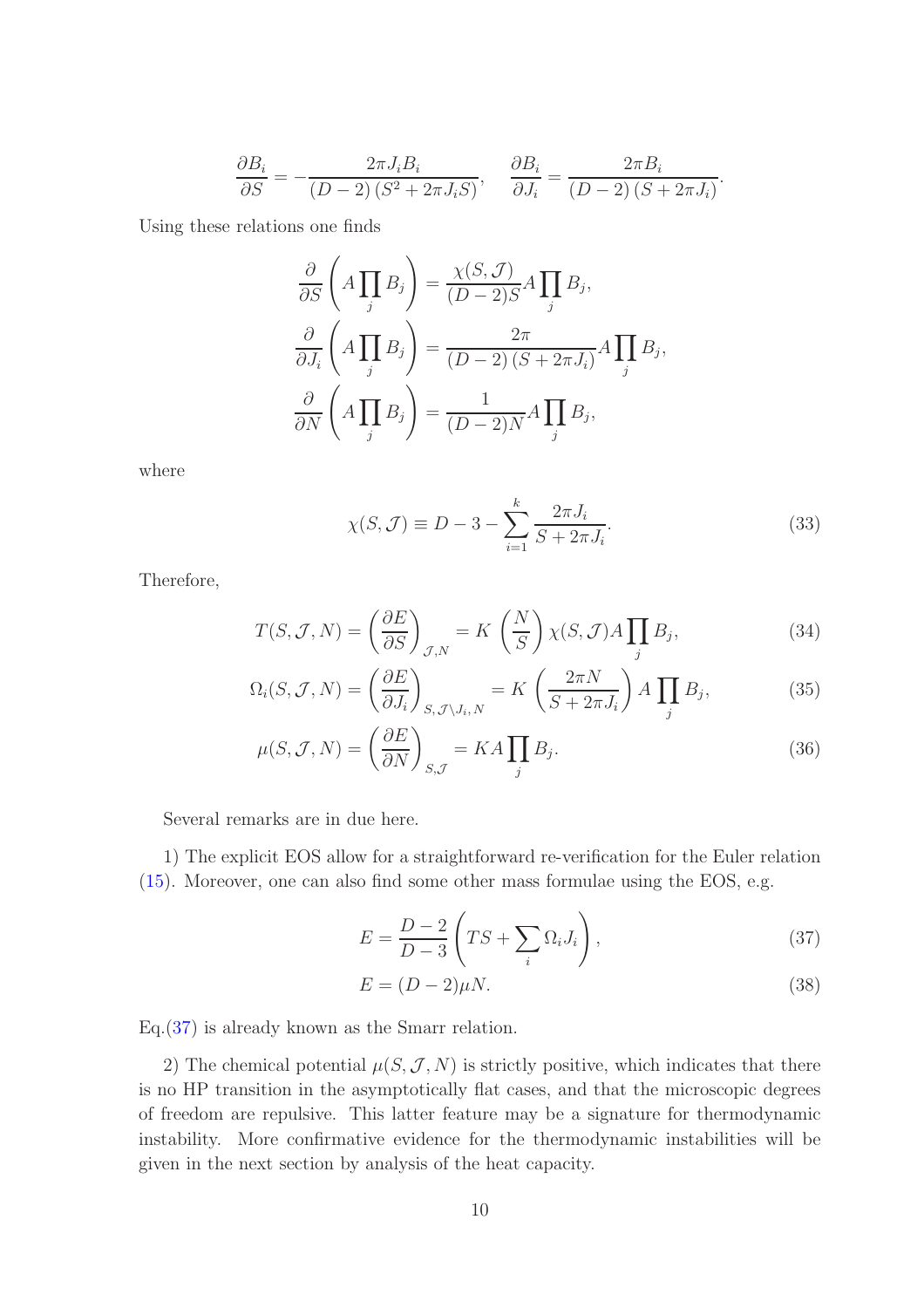3) The condition  $T(S, \mathcal{J}, N) \geq 0$  requires

<span id="page-10-0"></span>
$$
\chi(S, \mathcal{J}) = D - 3 - \sum_{i=1}^{k} \frac{2\pi J_i}{S + 2\pi J_i} \ge 0.
$$
 (39)

Since the expression  $\frac{2\pi J_i}{S+2\pi J_i}$  increases monotonically with  $J_i$  and approaches the value 1 as  $J_i \to \infty$  with finite S, and recall that  $k = (D - 1 - \epsilon)/2$ , one has

$$
\min \chi(S, \mathcal{J}) = D - 3 - \frac{D - 1 - \epsilon}{2} = \frac{1}{2}(D + \epsilon - 5).
$$

For  $D < 4$ , the bound [\(39\)](#page-10-0) can be violated, signifying that the angular momentum cannot be too large.  $D = 4, 5$  are critical in the sense that the bound [\(39\)](#page-10-0) can be at most saturated but not violated. Therefore the existence of extremal black holes of the Myers-Perry class can not be excluded by use of the bound [\(39\)](#page-10-0) alone in these dimensions. For  $D > 5$ , T is always strictly positive, which excludes the existence of extremal Myers-Perry black holes in higher dimensions.

### 7 Heat capacity of Myers-Perry black holes

The explicit form of the EOS allows for an analytical calculation for the heat capacity of Myers-Perry black holes. I will be particularly concentrated in the heat capacity associated with the macro processes with fixed  $\mathcal J$  and  $N$ , i.e.

$$
C_{\mathcal{J},N} = T \left( \frac{\partial S}{\partial T} \right)_{\mathcal{J},N}.
$$

The calculation of the heat capacity  $C_{\mathcal{J},N}$  is essentially the calculation of the partial derivative  $\left(\frac{\partial S}{\partial T}\right)_{\mathcal{J},N}$ . This partial derivative cannot be calculated directly because S has not been written as an explicit function in  $T, \mathcal{J}$  and N. However, using the EOS [\(34\)](#page-9-1), one can calculate its inverse, i.e.  $\left(\frac{\partial T}{\partial S}\right)_{\mathcal{J},N}$ . To make the calculation more concise, it is better to start with the partial derivative of  $\chi(S, \mathcal{J})$  defined in [\(33\)](#page-9-2) with respect to S, which reads

$$
\frac{\partial}{\partial S} \chi(S, \mathcal{J}) = \sum_{i} \frac{2\pi J_i}{(S + 2\pi J_i)^2}.
$$

Using the above result, one has

$$
\left(\frac{\partial T}{\partial S}\right)_{\mathcal{J},N} = K \left[\frac{\partial}{\partial S} \left(\frac{N}{S}\right)\right] \chi(S, \mathcal{J}) A \prod_{j} B_{j} + K \left(\frac{N}{S}\right) \left(\frac{\partial}{\partial S} \chi(S, \mathcal{J})\right) A \prod_{j} B_{j}
$$

$$
+ K \left(\frac{N}{S}\right) \chi(S, \mathcal{J}) \frac{\partial}{\partial S} \left(A \prod_{j} B_{j}\right)
$$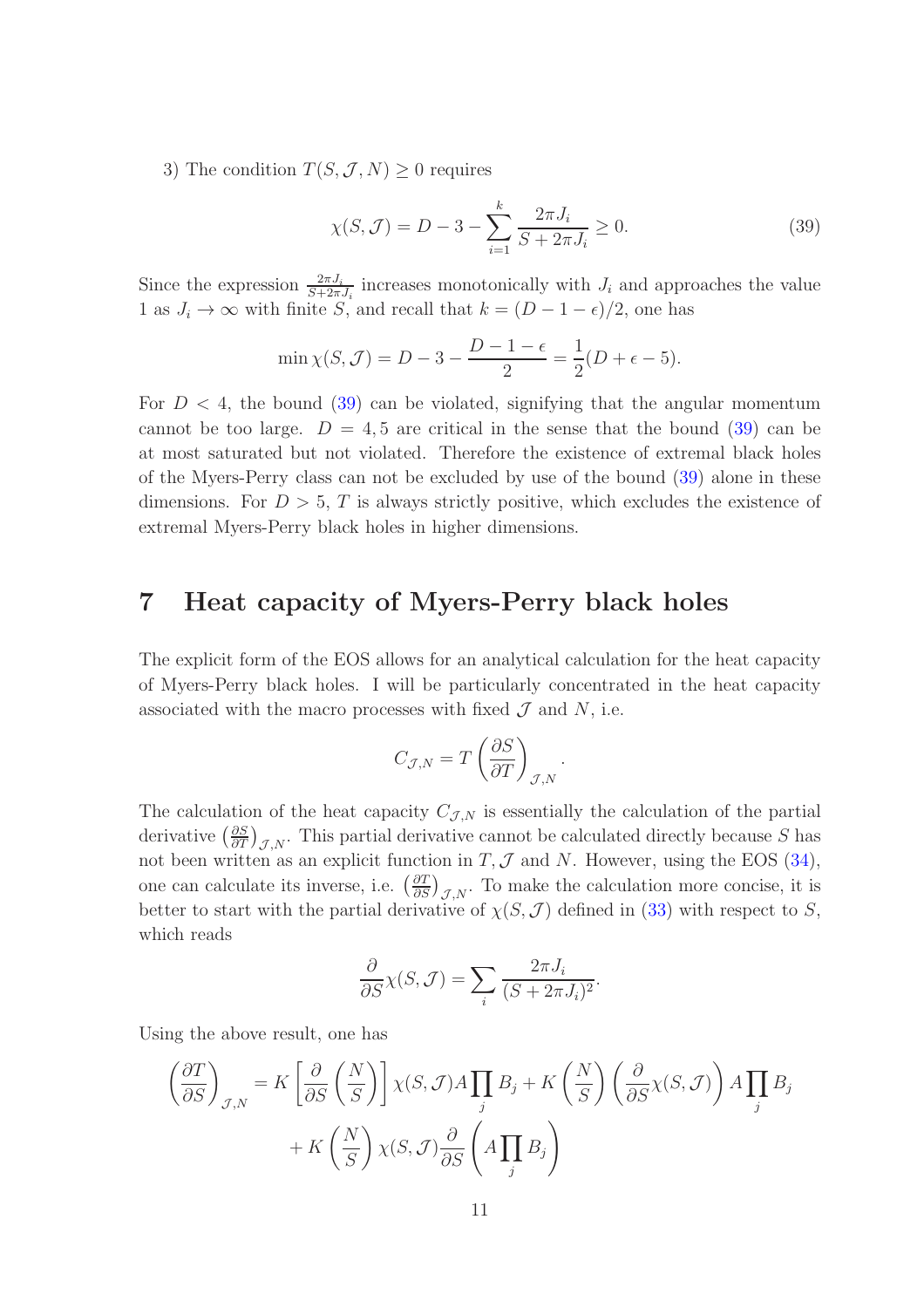$$
= -\frac{T}{S} + K\left(\frac{N}{S}\right) \sum_{i} \frac{2\pi J_i}{(S + 2\pi J_i)^2} A \prod_{j} B_j + \frac{\chi(S, \mathcal{J})}{(D - 2)S} T
$$

$$
= \chi^{-1}(S, \mathcal{J}) \left[ \sum_{i} \frac{2\pi J_i}{(S + 2\pi J_i)^2} + \frac{\chi^2(S, \mathcal{J})}{(D - 2)S} - \frac{\chi(S, \mathcal{J})}{S} \right] T.
$$

Consequently, the heat capacity can be written as

$$
C_{\mathcal{J},N} = \frac{T}{\left(\frac{\partial T}{\partial S}\right)_{\mathcal{J},N}} = \chi(S,\mathcal{J}) \left[ \sum_{i} \frac{2\pi J_i}{(S+2\pi J_i)^2} + \frac{\chi^2(S,\mathcal{J})}{(D-2)S} - \frac{\chi(S,\mathcal{J})}{S} \right]^{-1}.
$$
 (40)

The analytical result [\(40\)](#page-11-0) for the heat capacity makes it possible to analyze the thermodynamic (in)stability for Myers-Perry black holes in generic dimensions. For arbitrary choices of  $J_i$ , the detailed analysis can still be quite complicated, therefore I will proceed only with some simplified cases.

#### 1)  $J_i = 0$  for all i, i.e. the Schwarzschild-Tangherlini cases

In such cases one has

<span id="page-11-0"></span>
$$
\chi(S, \mathcal{J}) = D - 3,
$$

and consequently

$$
C_{\mathcal{J},N} = -(D-2)S < 0,
$$

which shows that the higher dimensional Schwarzschild-Tangherlini black holes are thermodynamically unstable.

#### 2)  $J_1 = J$ ,  $J_i = 0$  for all  $i \geq 2$ , i.e. the cases with a single rotation parameter

In these cases one has

$$
\chi(S, \mathcal{J}) = D - 3 - \frac{2\pi J}{S + 2\pi J} > 0 \quad \text{for} \quad D \ge 5 \text{ and } J < \infty,
$$
  

$$
C_{\mathcal{J}, N} = \chi(S, \mathcal{J}) \mathcal{D}^{-1}(S, \mathcal{J}),
$$

where

$$
\mathcal{D}(S, \mathcal{J}) \equiv \frac{2\pi J}{(S + 2\pi J)^2} + \frac{\chi^2(S, \mathcal{J})}{(D - 2)S} - \frac{\chi(S, \mathcal{J})}{S}
$$
  
= 
$$
-\frac{(D - 4)(4\pi J + S)^2 + (D - 2)S^2}{2(D - 2)S(2\pi J + S)^2} < 0 \text{ for } D \ge 5.
$$

Therefore, the higher dimensional Kerr black holes with a single rotation parameters always have a negative heat capacity, indicating that such black holes are thermodynamically unstable.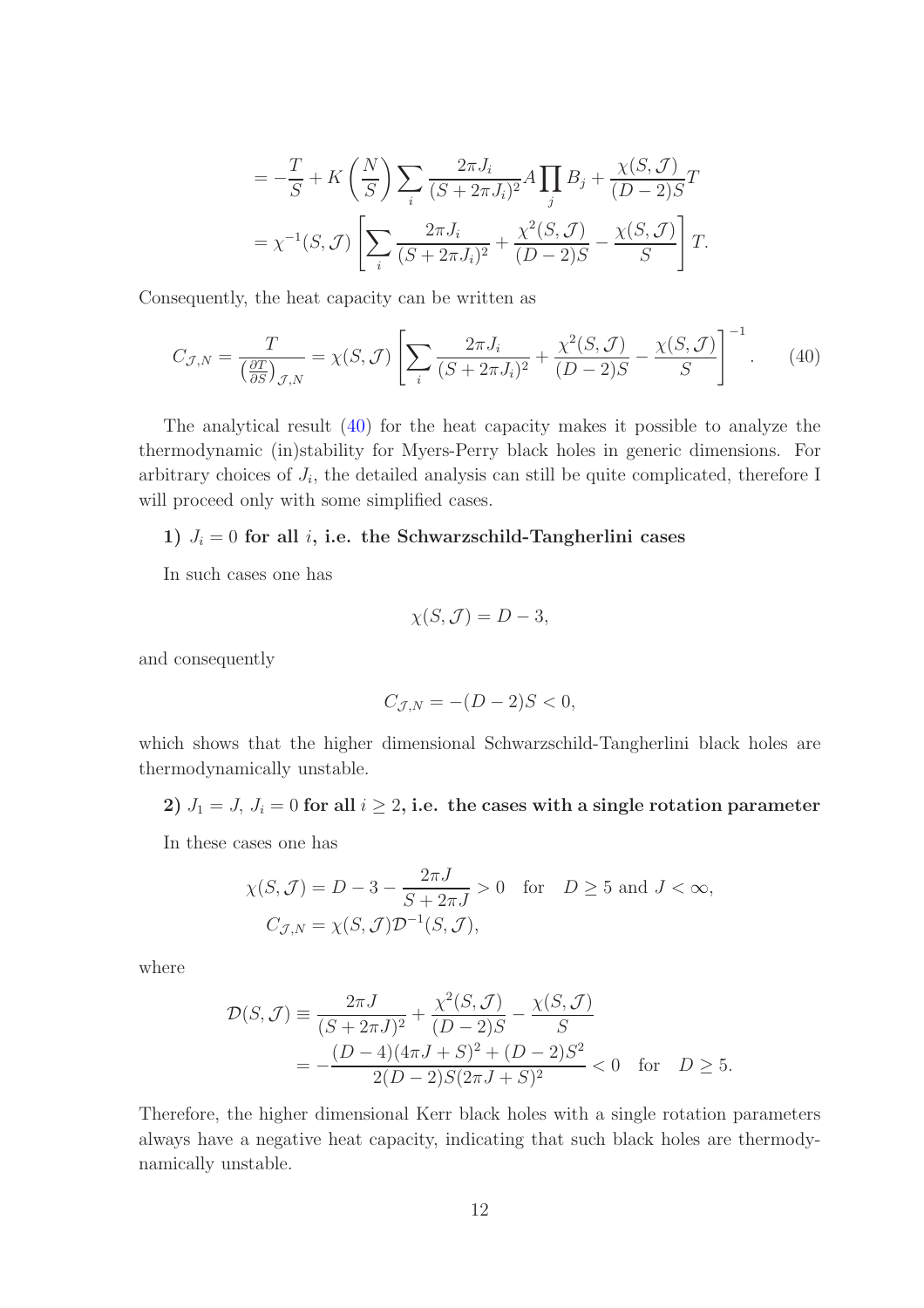#### 3)  $J_i = J \neq 0$  for all i, i.e. the cases with k equal rotation parameters

In these cases, one has

$$
\chi(S,\mathcal{J}) = D - 3 - \frac{D - 1 - \epsilon}{2} \left( \frac{2\pi J}{S + 2\pi J} \right) > 0 \quad \text{for} \quad D \ge 5 \text{ and } J < \infty,
$$
 (41)  

$$
C_{\mathcal{J},N} = \chi(S,\mathcal{J})\tilde{\mathcal{D}}^{-1}(S,\mathcal{J}),
$$
 (42)

where

<span id="page-12-0"></span>
$$
\tilde{\mathcal{D}}(S,\mathcal{J}) \equiv \frac{D-1-\epsilon}{2} \frac{2\pi J}{(S+2\pi J)^2} + \frac{\chi^2(S,\mathcal{J})}{(D-2)S} - \frac{\chi(S,\mathcal{J})}{S}
$$

$$
= -\frac{(D-4)(D\pi J + S)^2 + (D-2)^2 S^2}{D(D-2)S(2\pi J + S)^2} < 0 \text{ for } D \ge 5.
$$

One thus concludes that for all  $D > 5$  the heat capacity [\(42\)](#page-12-0) is always negative, indicating that the higher dimensional Myers-Perry black holes with equal rotation parameters are all thermodynamically unstable.

Before closing this section, let me mention that the negativeness of the heat capacity of Myers-Perry black holes has already been studied in previous works using different methods in various limiting cases, see e.g. [\[28,](#page-14-11) [29\]](#page-14-12). However, the representation of the heat capacity purely in terms of the extensive variables has not been known to my personal knowledge.

### 8 Summary and conclusions

The major achievements and conclusions of the present paper are summarized as follows.

1) The variable Newton constant formalism for black hole thermodynamics holds for general rotating black hole solutions in higher dimensional Einstein gravity with/without a cosmological constant. In this formalism, the first law and the Euler relation hold simultaneously, and the physical mass is fully extensive.

2) It can be inferred from the zero of the chemical potential  $\mu = \frac{GTI_D}{L^{D-2}}$  that the HP transitions appear only in asymptotically AdS cases and only when the radius of the event horizon approaches the AdS radius. The HP temperature can be expressed analytically in terms of the AdS radius  $\ell$  and the rotation parameters  $a_i$ .

3) For Myers-Perry black holes, the physical mass and the intensive variables can be written as explicit functions in the extensive variables, and the results have a remarkable simple and compact form. The homogeneity behaviors of these macro state functions are transparent.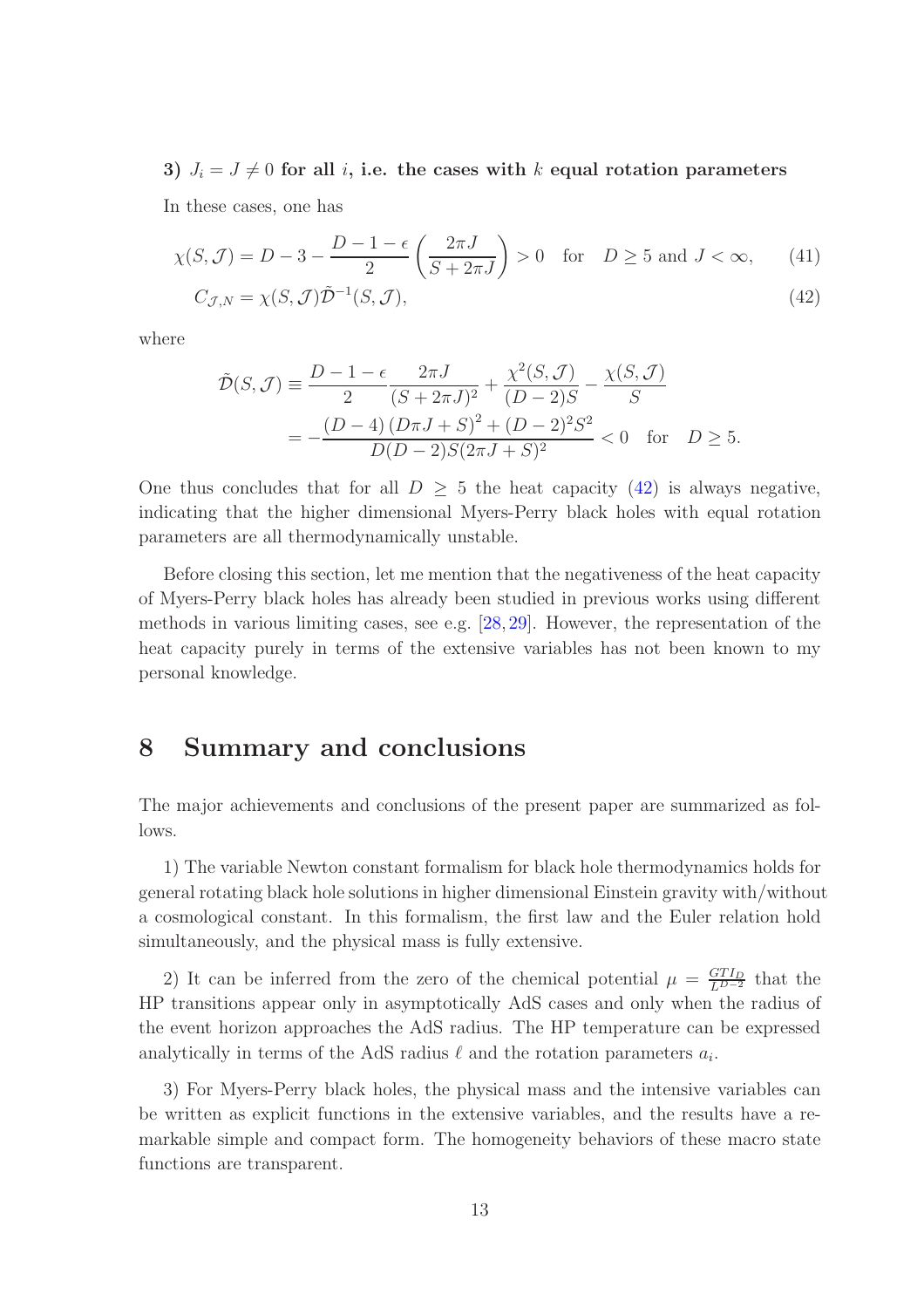4) The calculation for the heat capacity of Myers-Perry black holes can be carried out analytically and can be shown to be always negative in the example cases with zero, one and  $k$  equal rotation parameters. The results indicate that the corresponding black holes are thermodynamically unstable. The thermodynamic instability might also be inferred from the strict positivity of the chemical potential in the asymptotically flat cases.

The above results provide more evidence for the applicability and the strength of the new formalism for black hole thermodynamics proposed in [\[1–](#page-13-0)[3\]](#page-13-1). It is expected that this formalism should also be applicable to black holes in extended theories of gravity. Researches in this direction are currently undertaken and progresses will be reported soon after.

# Acknowledgement

This work is supported by the National Natural Science Foundation of China under the grant No. 11575088.

# <span id="page-13-0"></span>References

- <span id="page-13-5"></span>[1] Z. Gao, L. Zhao, "Restricted phase space thermodynamics for AdS black holes via holography," [\[arXiv:2112.02386\]](http://arxiv.org/abs/2112.02386).
- <span id="page-13-1"></span>[2] Z. Gao, X. Kong, L. Zhao, "Thermodynamics of Kerr-AdS black holes in the restricted phase space," [\[arXiv:2112.08672\]](http://arxiv.org/abs/2112.08672).
- <span id="page-13-2"></span>[3] T. Wang, L. Zhao, "Black hole thermodynamics is extensive with variable Newton constant," [\[arXiv:2112.11236\]](http://arxiv.org/abs/2112.11236).
- [4] J. D. Bekenstein, "Black holes and the second law," [Lett. Nuovo Cim.](https://link.springer.com/article/10.1007%2FBF02757029) 4 (1972) 737–740.
- [5] J. D. Bekenstein, "Black holes and entropy," Phys. Rev. D [7 \(1973\) 2333–2346.](http://dx.doi.org/10.1103/PhysRevD.7.2333)
- [6] J. M. Bardeen, B. Carter, and S. W. Hawking, "The Four laws of black hole mechanics," [Commun. Math. Phys.](https://link.springer.com/article/10.1007%2FBF01645742) 31 (1973) 161–170.
- <span id="page-13-3"></span>[7] S. W. Hawking, "Particle Creation by Black Holes," [Commun. Math. Phys.](https://link.springer.com/article/10.1007%2FBF02345020) 43 (1975) 199–220. [Erratum: Commun. Math. Phys. 46, 206 (1976)].
- <span id="page-13-4"></span>[8] D. Kastor, S. Ray, J. Traschen, "Enthalpy and the mechanics of AdS black holes," [Class. Quant. Grav.](https://iopscience.iop.org/article/10.1088/0264-9381/26/19/195011) 26, 195011 (2009), [\[arXiv:0904.2765\]](http://arxiv.org/abs/0904.2765).
- [9] B. P. Dolan, "The cosmological constant and the black hole equation of state," [Class. Quant. Grav.](https://iopscience.iop.org/article/10.1088/0264-9381/28/12/125020) 28, 125020 (2011), [\[arXiv:1008.5023\]](http://arxiv.org/abs/1008.5023).
- [10] B. P. Dolan, "Pressure and volume in the first law of black hole thermodynamics," [Class. Quant. Grav.](https://iopscience.iop.org/article/10.1088/0264-9381/28/23/235017) 28, 235017 (2011), [\[arXiv:1106.6260\]](http://arxiv.org/abs/1106.6260).